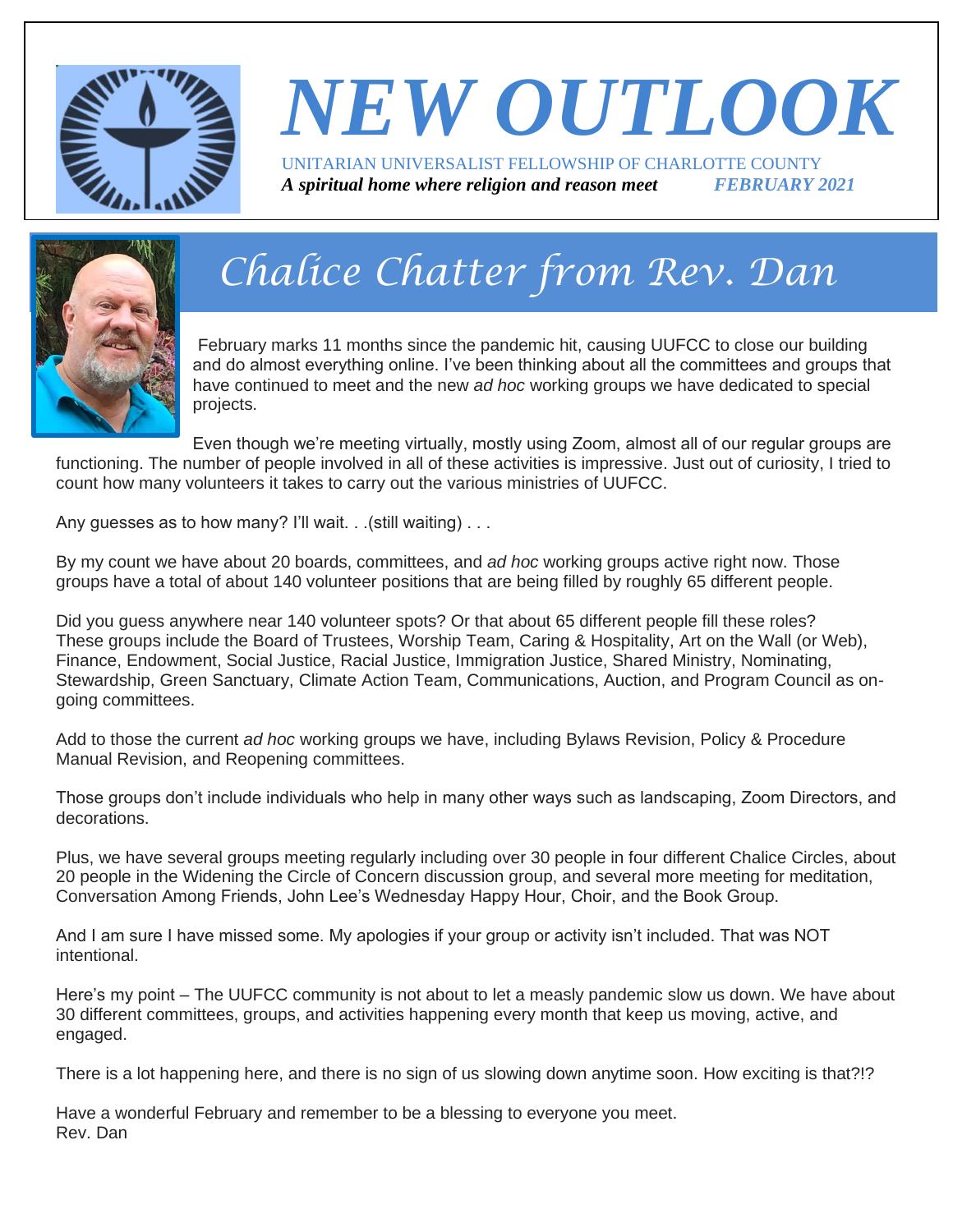## Dear Loving Community



We have just lived through one of the most stressful times in our country…particularly considering our strongly held beliefs in democracy, social justice, and equality. We held each other's virtual hands as best we could…and we paced and swore and prayed and meditated and ate and drank and shared and ranted and did our best to soothe ourselves and each other. Then most of us experienced the most wonderful healing of the safe inauguration and the incredible uplifting and hopeful activities that followed. With such fear, anger, and agitation, followed by such joy, relief, and hope, it is incredibly difficult for many of us to settle into any kind of day-to-day calm…especially in a pandemic. The edginess and frustrations of the

leftover threats to our health and what is important to us weigh heavy.

Now is the time to turn to the strength of our community and hold up each other and our beliefs. We are in a community of faith that stretches beyond our Charlotte/Sarasota counties and throughout our state and region, throughout our country and beyond with our Unitarian Universalist values and principles. Ours is a community that joins with many other faiths and groups of like-minded people who are holding up democracy, peace, justice, anti-racism, and inclusivity for all.

Now is the time to breathe, have patience, understanding and love for ourselves, and share the same with others. Now, we need to give ourselves time to pick up the pieces and re-center.

As a community, we are moving into the time where we look at where we have been this last year and get ready to plan for our next year as a fellowship. We have strongly held thoughts and feelings about how we wish to make a difference in our community and world. We now move to decide the concrete steps that we need to take to make these things happen.

Please join us as we move forward in this process of taking stock of ourselves, choosing paths of action, funding our directions, and supporting each other in health, justice, and love as we make a difference!

*"For there is always light,*

*if only we're brave enough to see it*

*If only we're brave enough to be it"*

From "The Hill We Climb" by Amanda Gorman

In faith, Lorrie Douglas



p.s. Watch for the upcoming congregational survey so that your voice can be heard!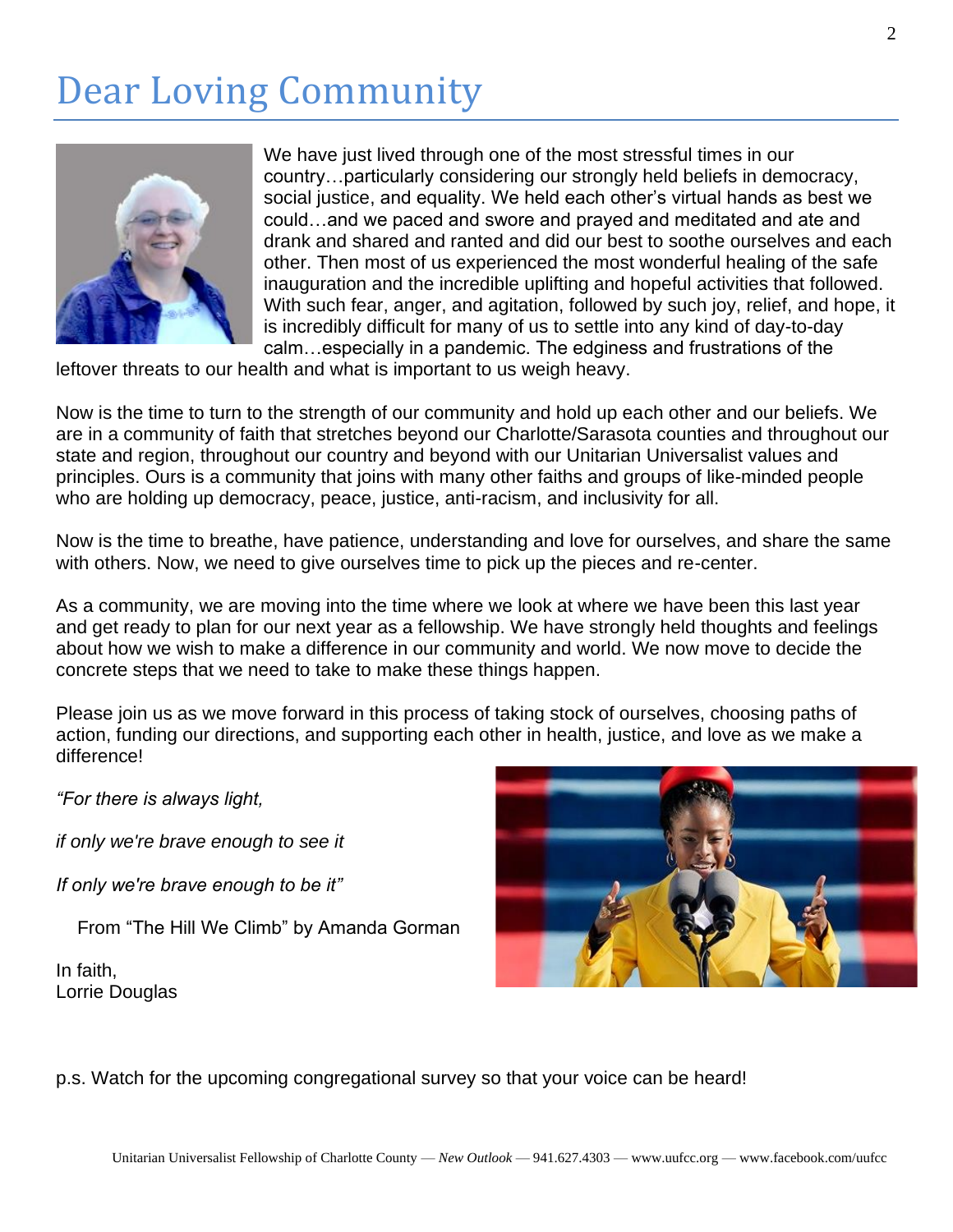# *Sunday Mornings on Zoom*

*Conversation Among Friends – 9 am*  <https://zoom.us/j/95584243345?pwd=Q1ZoV1g0NXloY1BreWtOQVJBNjA3UT09>

*Worship – 10:30 am -* <https://zoom.us/j/93632314034>

Log in a few minutes early. You will need to be admitted through a waiting room.

### **February 7 - All History is the Same, Right? Rev. Dan Lambert**

As we begin Black History Month, it is helpful to consider why not everyone experiences history the same.



UUs do a lot of social justice work motivated by our 1st Principle and our love for others. Thirty Days of Love is a UUA effort to highlight many of those activities.

### **February 21 - Educational Disenfranchisement: A Charlotte Legacy – James Abraham**

James Abraham will share what he has learned about the history of Black people in Charlotte County while doing research for his book, *Century: A People's History of Charlotte County.*



Since we cannot perform Racial Monologues live this year, we will use this service to share our stories.



3







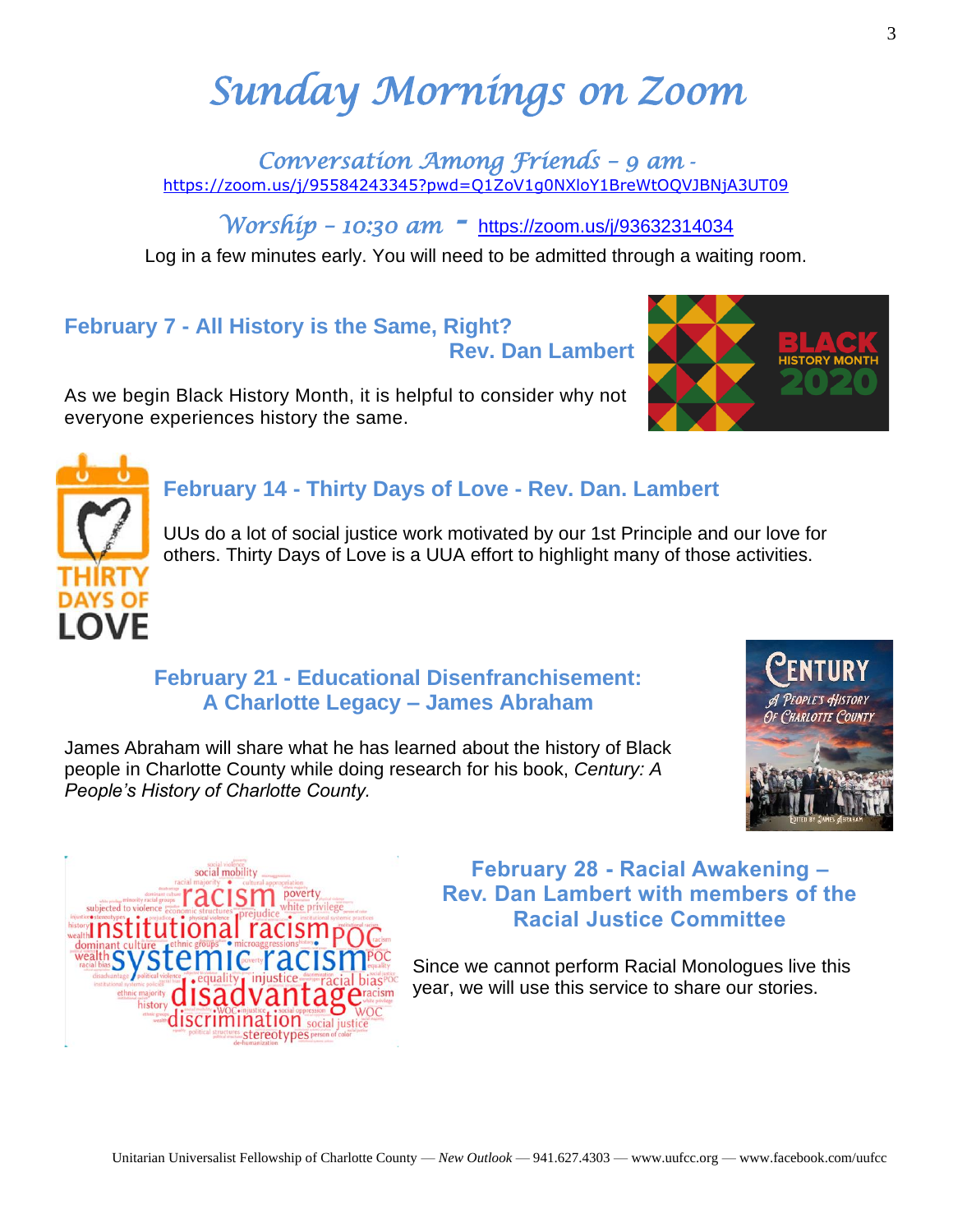Hello UUFCC Members and Friends,



All current members should have received a letter thanking you for your pledges and letting you know what we have received vs. what you pledged at the beginning of the year. Let Mary Jane or me know if you should have received one and did not, have questions or need additional information for your 2020 taxes.

Just a continuing reminder to make UUFCC your designated charity on Amazon Smile. This little bonus added to our donations is increasing so I know some of you have already listened to this suggestion. Every time you order something using the

Amazon Smile site, we will get a little contribution from your purchase. It's super easy to set up. The first time you get on Amazon Smile it will help you set up the charity you want to choose. You do have to type in the full Unitarian Universalist Fellowship of Charlotte County! After that just remember to use the Amazon Smile web site and that's all you have to do.

Also, it's time to remind you of Venmo. It's super easy to use once it's set up. Here are the steps for success (which will also be available on our website):

- 1. Search for the app and download on your phone.
- 2. The app will walk you through adding a credit or debit card or directly connect to a bank account. *Any choice is fine but the best choice for us is a Debit card or direct to your account. UUFCC is charged a fee for a Credit Card*.
- 3. Once you are set up, click on "Pay or Request".
- 4. Under "Add Recipients" type in UUFCC and "UUFCC Offering" should pop up. Select that and fill in the amount. Make sure you add a note in the appropriate field on the app on how you want the money to be distributed. You can divide your donation into several buckets.
- 5. Once you complete a transaction on Venmo, anyone you have paid or received money from will be listed and available for a quick click.
- 6. I've been using Venmo for almost a year and have had no issues. It is owned by PayPal, a company that has excellent credentials for handling consumer money. I love the app and also use it to exchange funds with anybody who has it (friends and family, especially my millenniums!)

Please free to reach out for help with any of this. Thanks for your continued generosity! Take care and stay safe wherever you are.

Nancy Weaver UUFCC Treasurer [nancyxweaver@gmail.com](mailto:nancyxweaver@gmail.com) 303-241-0309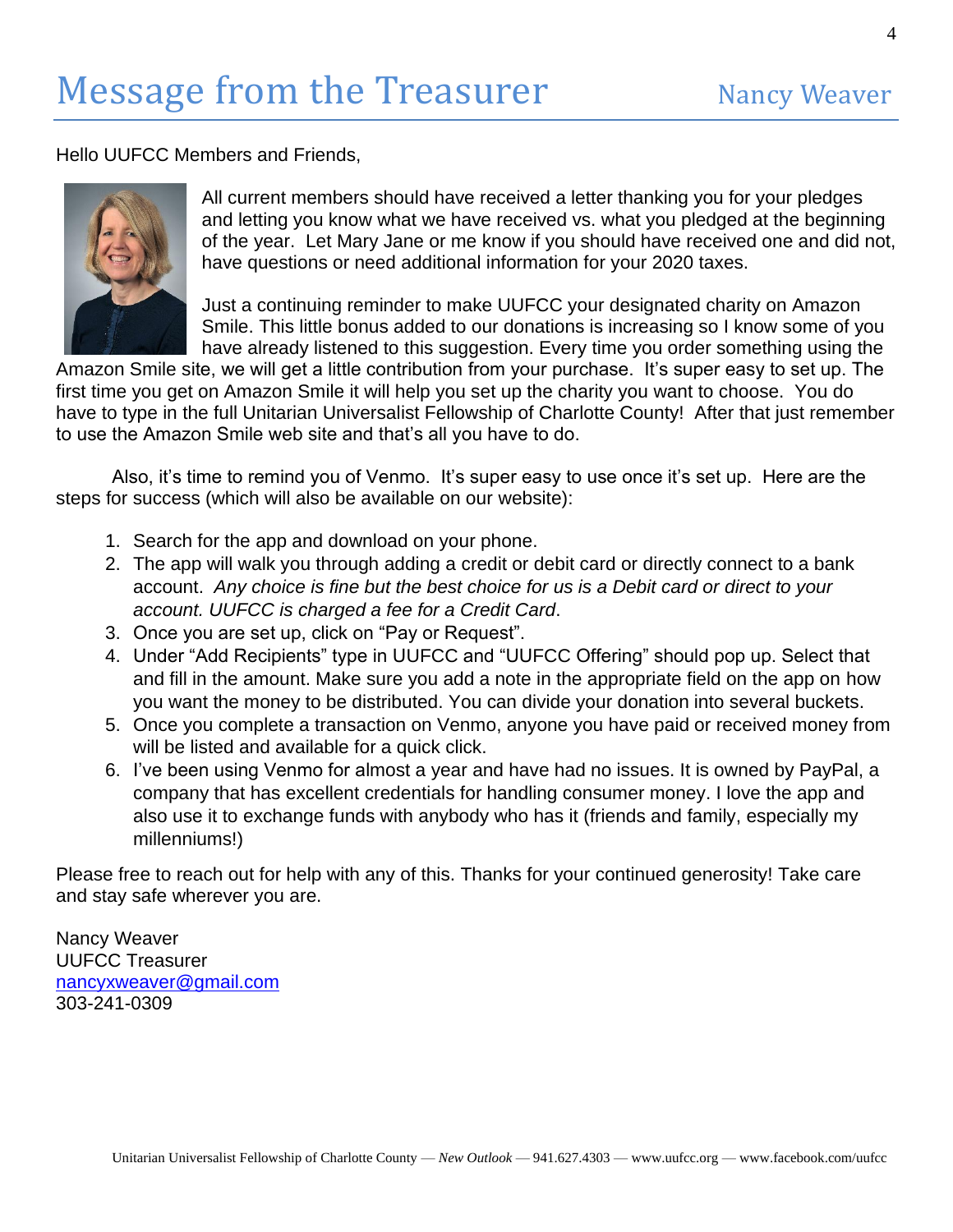

LIVE AUCTION COMING FEBRUARY 13th.

Ready, Zoom, Fun. There will be new auction items auctioned off by our own **Rev. Dan**. Come for the entertainment, stay for the auction fun, leave with lots of goodies. To make this happen...

- 1. The current online auction will close temporarily on Feb. 1
- 2. Keep bidding on the items in the auction until then using the UUFCC.net site.
- 3. **Start offering your best food, items, services starting February 1st still on**
- **the UUFCC.net site**
- 4. **Join us for the festivities on Feb. 13th.**

Here are some ideas to offer for the auction:

- dinners delivered to bidder,
- Zoom concerts,
- goody baskets,
- gardening or home cleaning services,
- dance classes on Zoom
- delivery of a dozen bagels or donuts (especially if they're from Abby's)
- Gift certificates from local businesses you frequent

Call or email Kay Azar for more information (574-360-9186 or kayazar1@gmail.com)

## A Community Still, Singing in the Rain

What we have learned, and what we have faced over the last year, has changed how we function as a community. What we know is we are still a community that loves and relies on each other. The theme for the 2021 Stewardship Drive to support the operating budget at UUFCC will be, "A Community Still, Singing in the Rain". The stewardship committee is made up of co-chairs, Alan and Jeri Searle, Alice Clattenburg, Dennis Shaw, and Laura Liermann, with assistance from Lorrie Douglas and Rev. Dan. Expect to receive more information about the drive towards the end of February.

In the meantime, If you'd like to brush the dust off your singing and dancing shoes, there could be Zoom stardom opportunities for you. More later.

And for those among us who may not remember, have never seen, or may not have appreciated it for a while, here is the link to Gene Kelly "Singin' in the Rain" (1952) Singing In The Rain - [Singing In The Rain \(Gene Kelly\)](https://www.youtube.com/watch?v=D1ZYhVpdXbQ)  [\[HD Widescreen\] -](https://www.youtube.com/watch?v=D1ZYhVpdXbQ) YouTube



#### Alan and Jeri

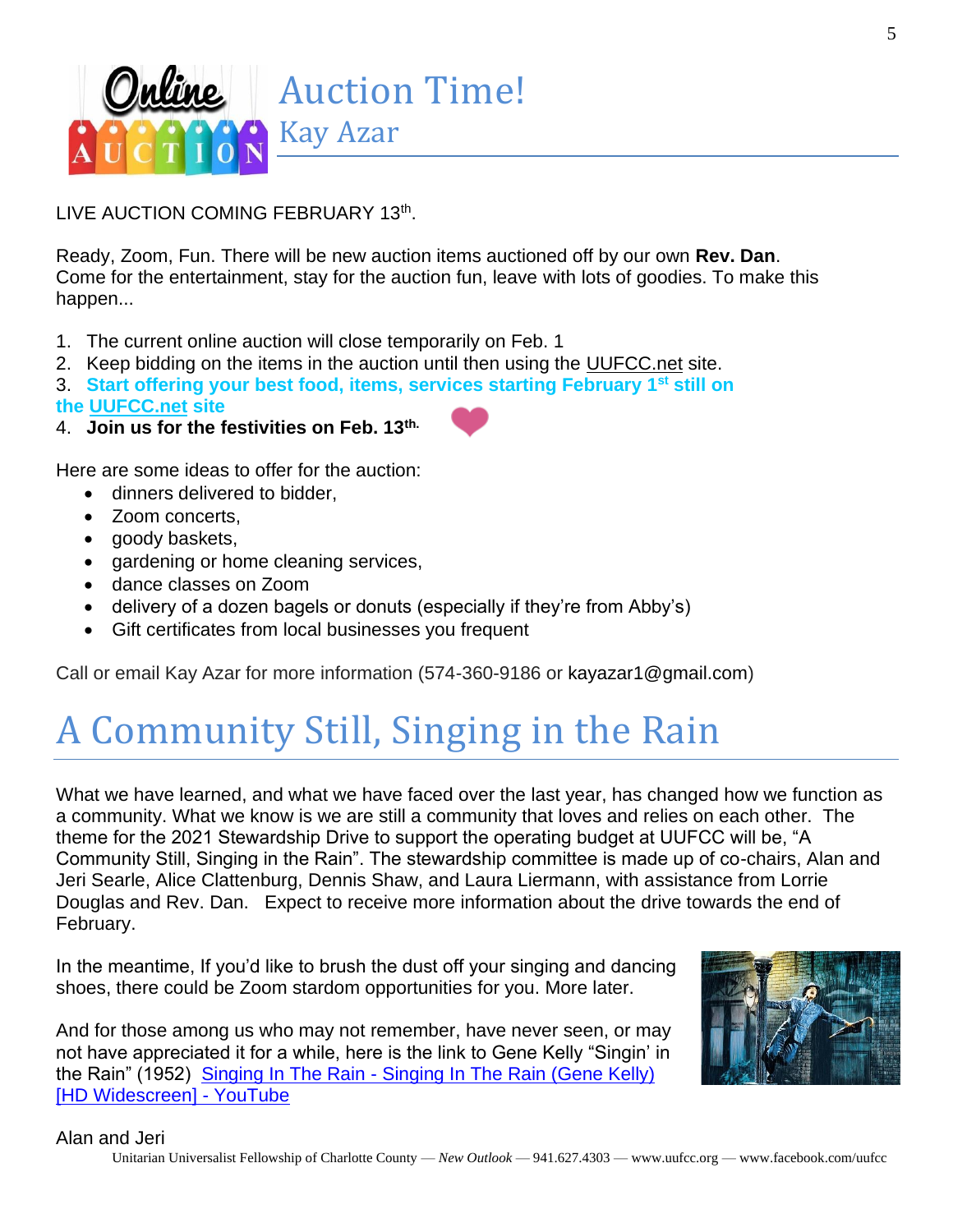### Social Justice News **Herb Levin**<br>
Herb Levin



Don't you just love those "Buy One, Get One" items at the stores? Well, now we are going to give you yet another reason!

The Social Justice Committee has initiated a BOGO collection, utilizing a tub that has been placed and labeled at the main entrance to the Fellowship. It's really simple. Since you are getting one item for free, and may not really need or want that second item, you can help a local food pantry by depositing it/them in the BOGO BOX, at the main door of the Fellowship.

This collection will be ongoing and until further notice, so any dry goods, cans or bottles of edibles will be most welcome. The box is accessible 24/7, so when you are driving by or nearby, slide in and help those who can use what you don't need. As always, deepest gratitude for your generosity. --------------------------------------------------------------------------------------------------------------------------------------

The Peace River Speaker Series, sponsored by the Social Justice Committee, gets off to a very fine "better later than never" start, on Zoom, on Sunday, February 7, 2021, at noon, immediately following the social time after the service.



Our speakers will be Neil Volz and Lance Wissenger, co-founders of the Florida Rights Restoration Coalition (FRRC). Lance spoke to us last year and returns to speak of returning citizens (ex-felons) who could take advantage of Amendment 4. Neil joins him, and his bio which follows will speak to his activities.

Neil Volz serves [a](https://creativecommons.org/licenses/by-sa/3.0/)s the Deputy Director of FRRC and has more than 25 years of experience working as a public servant and community advocate. This includes work as the Chief of Staff for a Member of Congress and Staff Director for a full Congressional Committee, as well as the Outreach Director for one of the fastest growing Churches in the country. He ran a homeless shelter, worked as the program director for a leading *Non-Profit Organization that housed formerly homeless veterans and served as the Chair of the Homeless Coalition in Lee County, Florida.*

*Additionally, Volz's career includes working as an entrepreneur, leading numerous social and media* campaigns and successfully representing clients as a lobbyist at two top 100 law firms. Before joining FRRC, *Volz worked for a leading homeless services and drug and alcohol addiction ministry program in Southwest Florida.*

*While in Washington, Volz helped negotiate and secure passage of the Help America Vote Act, which has* improved voting accessibility and accuracy for millions of people. He is the former President of the Board of *Directors for Be the Light, an anti-human trafficking organization, and also served on the board for the* Freedom and Virtue Institute and Habitat for Humanity of Lee, Hendry and Glades County. Volz is the author of the book "Into the Sun" and speaks to local, state and federal organizations about his work on Amendment 4 in Florida, and the experiences that led to and followed his felony conviction. He is a former quest lecturer at the U.S. Naval Academy, was named a "Top Hired Gun" in The Hill Newspaper's annual list of top lobbyists and *named to Roll Call Newspaper's List of "50 Most Powerful Capitol Hill Staffers" numerous times during his career on Capitol Hill.*

*Volz received his Bachelor of Sciences degree from The Ohio State University. He currently lives in Fort Myers, Florida, with his wife, Pam.*

Of course, November saw a very contested election. Well, another is on the horizon, and these gentlemen have their work cut out for them, as FRRC will work harder to broaden the impact of Amendment 4. Please join us for this presentation. If you stay for conversation after service, just stay on screen. If for some reason you don't, just sign on at noon using the Sunday service Zoom link, and you will hear these two fine presenters.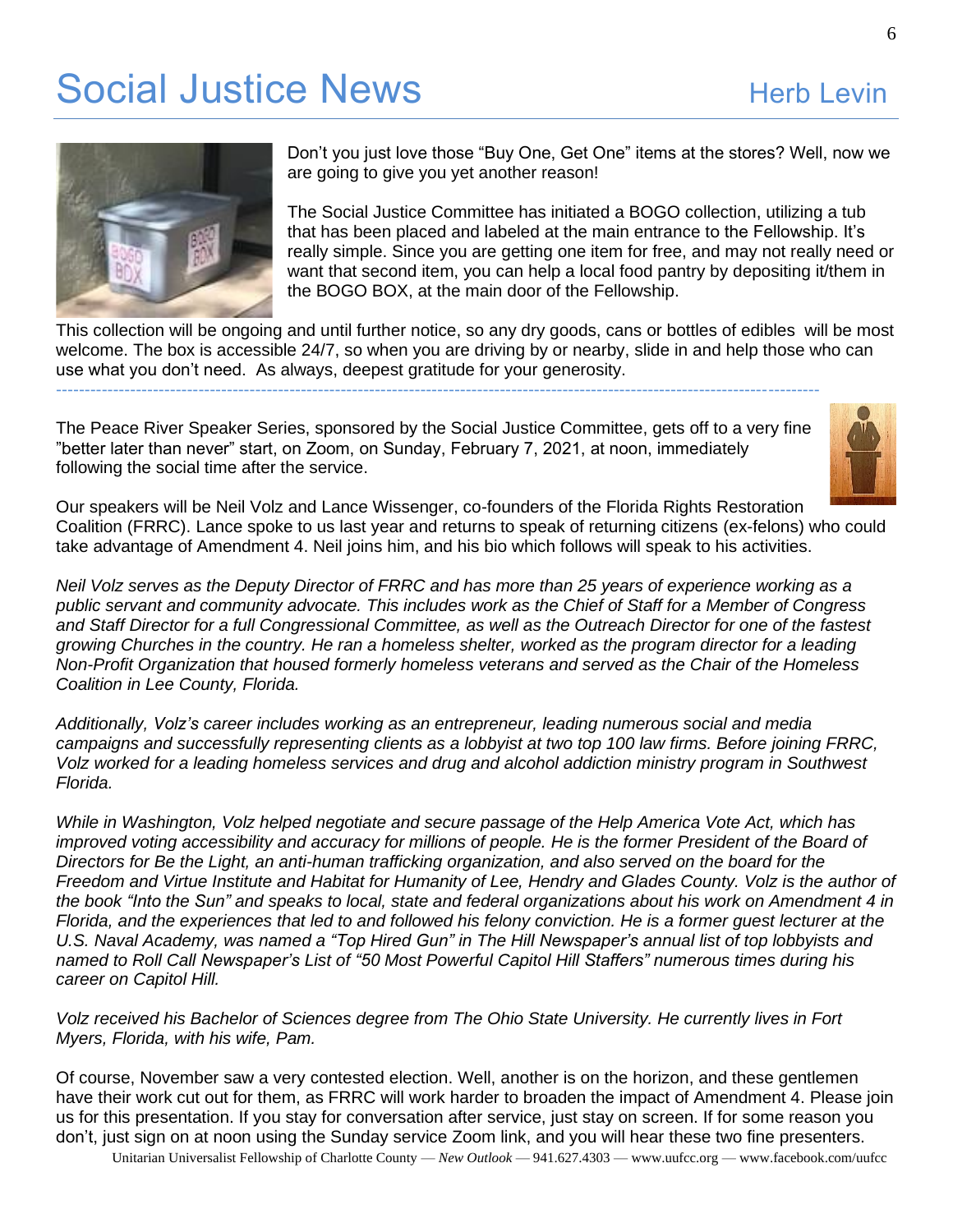### **Sea level. It is going up, isn't it?**

Yes, it is. Globally, the current rate of sea-level rise is 3.3 mm per year. The width of my nail on my little finger is 10mm, so every 3 years sea level increases by one nail width, or 1cm. There are about 30 cm in one foot, so every 90 years sea-level will go up one foot. Assuming, of course, that it isn't accelerating (it probably is), and you don't live in Miami Beach (over 6 inches of rise in last 25 years), Jakarta, Indonesia (one foot per year, but that's not really all a climate change thing) or Alaska (where sea-levels are decreasing because of rebound of the land after the last ice-age. Yes, it's hard to think of land rebounding, but that's what's happening). On this part of the Florida peninsula, we are increasing at around 3mm per year.

The rise comes from expansion of seawater as it warms up (90% of the solar energy that reaches earth is absorbed by the oceans) and melting of land-based ice. However, local factors such as land sinking and ocean current changes may be important.

Want to learn more? NOAA.gov and NASA.gov both have a wealth of information about climate change. Want to do more? Consider Citizensclimatelobby.org – we have members in our Fellowship.

Alan Searle

### Music Corner! Dave Martin

Years ago, we had Music Listening Groups where members were invited to a home to listen to music chosen by the host and discuss with wine and cheese. Perhaps this could be revived post COVID.

I would like to suggest a way to fortify your music experience. We invested in a Yamaha receiver which can link directly to the web (or Bluetooth) with a tablet or laptop. Thus, Spotify and Pandora can be heard at high fidelity and concert volume. Going one step further, the receiver is connected to our TV. If a laptop is then connected to the TV by HDMI, you can SEE and HEAR concerts (and movies) almost like being there!

Tip for some interesting listening: John Schaefer is a New York musicologist with a show that brings music that you have not heard before. It will open up your mind; you will find some percentage unlistenable. Give it a try: it is archived at newsounds.org. There is much free music (of variable quality) on YouTube. Both the Blue Note and the Village Vanguard clubs make some live concerts available online if you like jazz. The Boston Symphony experimented with live programs on the web, getting better and better. The last, American Promise 3, was outstanding, but no longer available. Keep your eye out for more.

*Thank you to Dave Martin for stepping up as this month's Music Corner curator. Who's next? Please contact Ginger Abraham at gm54uu@gmail to get next month's slot.*



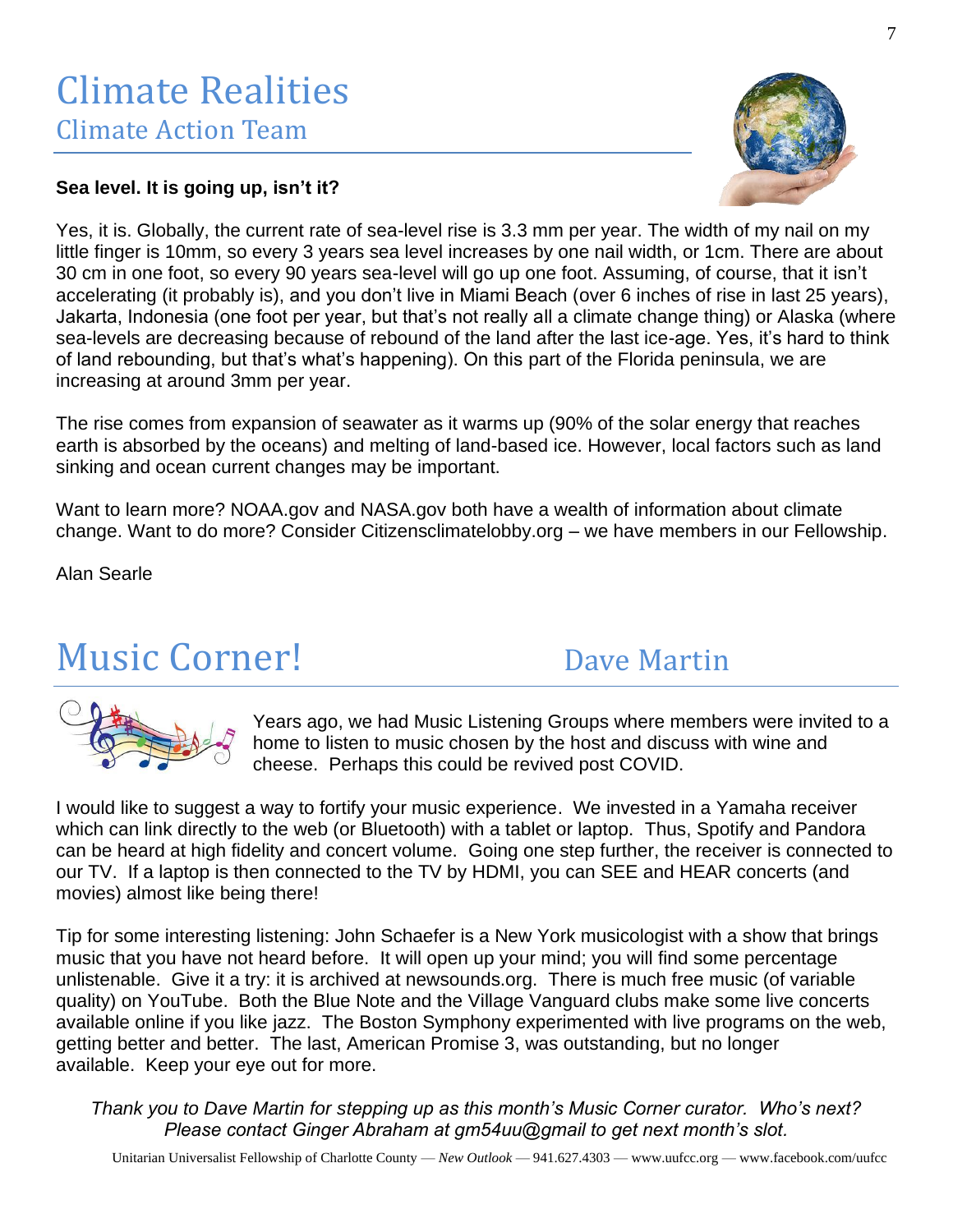## Book Group

The UUFCC Book Group will be meeting on Zoom until it is safe to meet in person again. All of the books chosen for this season are readily available at the public library or inexpensively from Amazon. Mary Jane often has the book in Kindle format and can lend you a reader with the book on it if you can pick it up at the Fellowship. Contact her if you want one of the books in electronic format. The link will be emailed to members of the Book Group prior to the meetings each month. Contact the office at [office@uufcc.org](mailto:office@uufcc.org) if you would like to receive the Zoom link or to be added to the email list.



### Upcoming meeting:

**February 24 1:30 pm - So You Want To Talk About Race by Ijeoma Oluo** Ijeoma Oluo guides readers of all races through subjects ranging from intersectionality and affirmative action to "model minorities" in an attempt to make the seemingly impossible possible: honest conversations about race and racism, and how they infect almost every aspect of American life. Widespread reporting on aspects of white supremacy -- from police brutality to the mass incarceration of Black Americans -- has put a media spotlight on racism in our society. Still, it is a difficult subject to talk about. How do you tell your roommate her jokes are racist? Why did your sister-in-law take umbrage when you asked to touch her hair -- and how do you make it right? How do you explain white privilege to your white, privileged friend?

### Book Group Schedule thru Spring 2021



March 24 at 1:30 p.m. Gilead by Marilynne Robinson



April 28 at 1:30 p.m. The True Believer by Eric Hoffer



May 26 at 1:30 p.m. The Dutch House by Ann Patchett